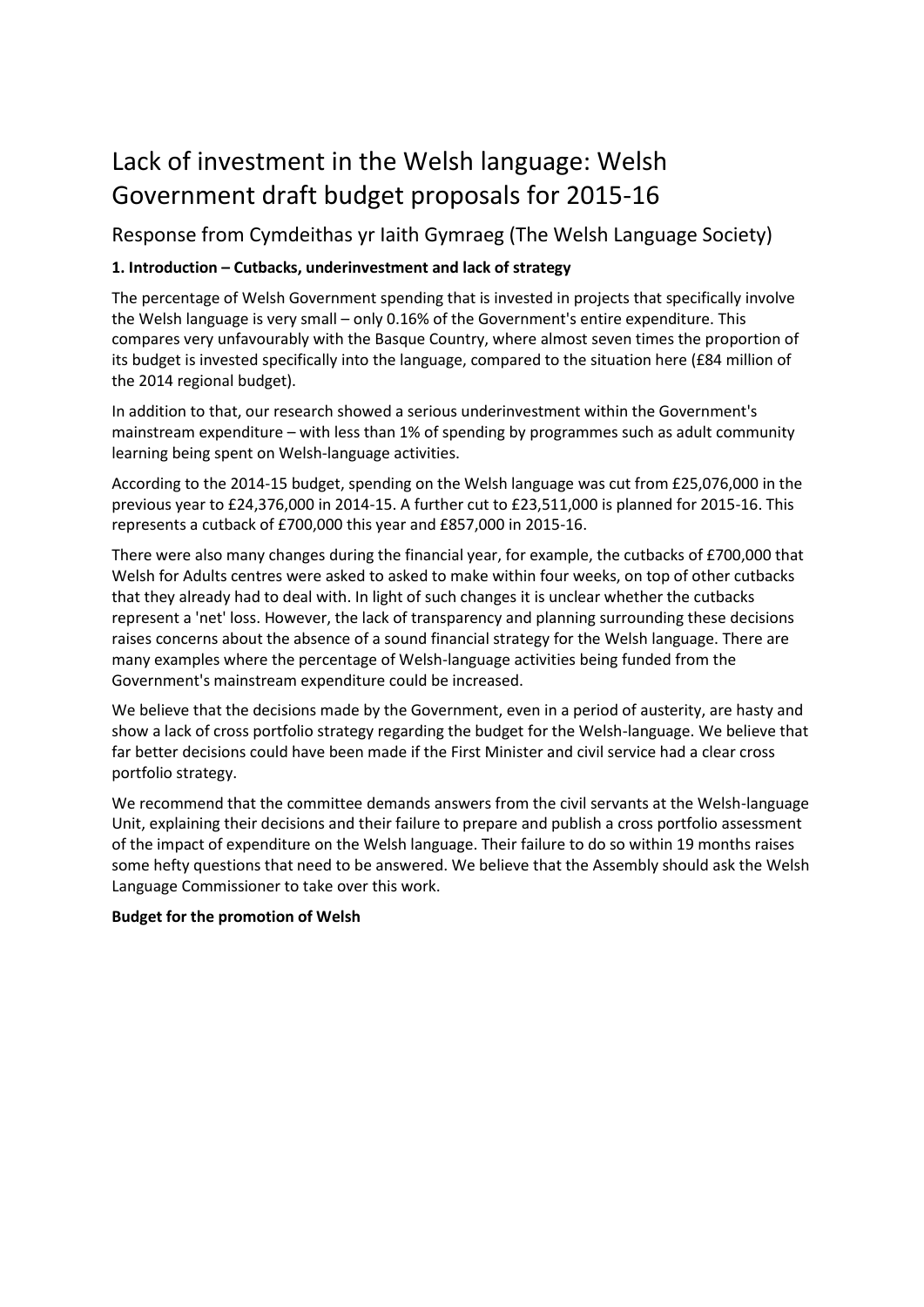In October 2013, the Welsh Government announced a cut of £1.5 million in its spending on the promotion of Welsh over two years.

Since then, we have heard muddled announcements about additional funding for the promotion of Welsh, but it is unclear whether there is any additional funding at all. According to an analysis by one of our members, it seems that the Welsh Government has cut around £2.3 million from the Welsh for Adults budget since Y Gynhadledd Fawr (the Big Conference).

It seems, therefore, that the announcements do not change the fact that only 0.16% of the Government's budget is spent on the promotion of Welsh. In the Basque Country, the investment is around seven times that amount, and this is partly responsible for the increase in Basque-speakers over the last few decades.

We believe that the Assembly should scrutinise in detail the Welsh Government's announcements, made over the last few months, on 'additional funding' for the promotion of Welsh, as well as the comparison between Wales and the Basque Country.

Furthermore, we believe that the Assembly should ensure that the promotion budget is quadrupled over a reasonable period of time.

#### **Mainstream funding – Over 99% of investment goes to English-only activities**

It is clear that there is serious underinvestment in Welsh medium activities from a number of the Government's mainstream budgets, including education and health. According to the Government, this is due to a 'lack of demand', but we believe that this shows the old-fashioned mind-set of a civil service that thinks that English services are the essential default, whereas Welsh-language services are an optional extra.

Less than £4000 out of a budget of £17 million has been spent on Welsh-language adult community learning, according to information released to us by the Welsh Government, under the Freedom of Information Act, regarding expenditure during the 2009/10 and 2011/12 financial years. Indeed, a number of the Government's main budgets fund hardly any Welsh-language provision, with over 99% of the money being spent on English provision.

According to our information, over the last three years, out of 90,477 apprenticeships funded by the Welsh Government, only 354 were through the medium of Welsh, which corresponds to fewer than four apprenticeships out of every thousand. The figures also show that only 0.02% of the £17million spent on teaching adults in the community over three years, or £2 for every £10,000, was used for Welsh medium courses. In one of the years, not a penny was spent from the budget on Welshmedium education. Over the same period, only 0.3%, or £3 for every £1000, of expenditure on workbased learning was used to fund Welsh-medium training.

See Appendix 1 for the detailed figures.

The figures are shocking and very hard to believe. They show that the Welsh language is undermined completely in terms of the Welsh Government's mainstream funding. In reality English, one of the world's most powerful languages, is getting a massive subsidy from Welsh taxpayers. The Government's spending patterns decreases the use of Welsh and the opportunities to use it. So while the Government earmarks a relatively small amount of funding for Welsh-language enterprises, the effects of those projects on the Welsh language is completely undermined and reversed by other policies. Therefore, the Welsh Government is not operating in a coordinated way.

#### **Living Manifesto – responding to the emergency surrounding the Welsh language**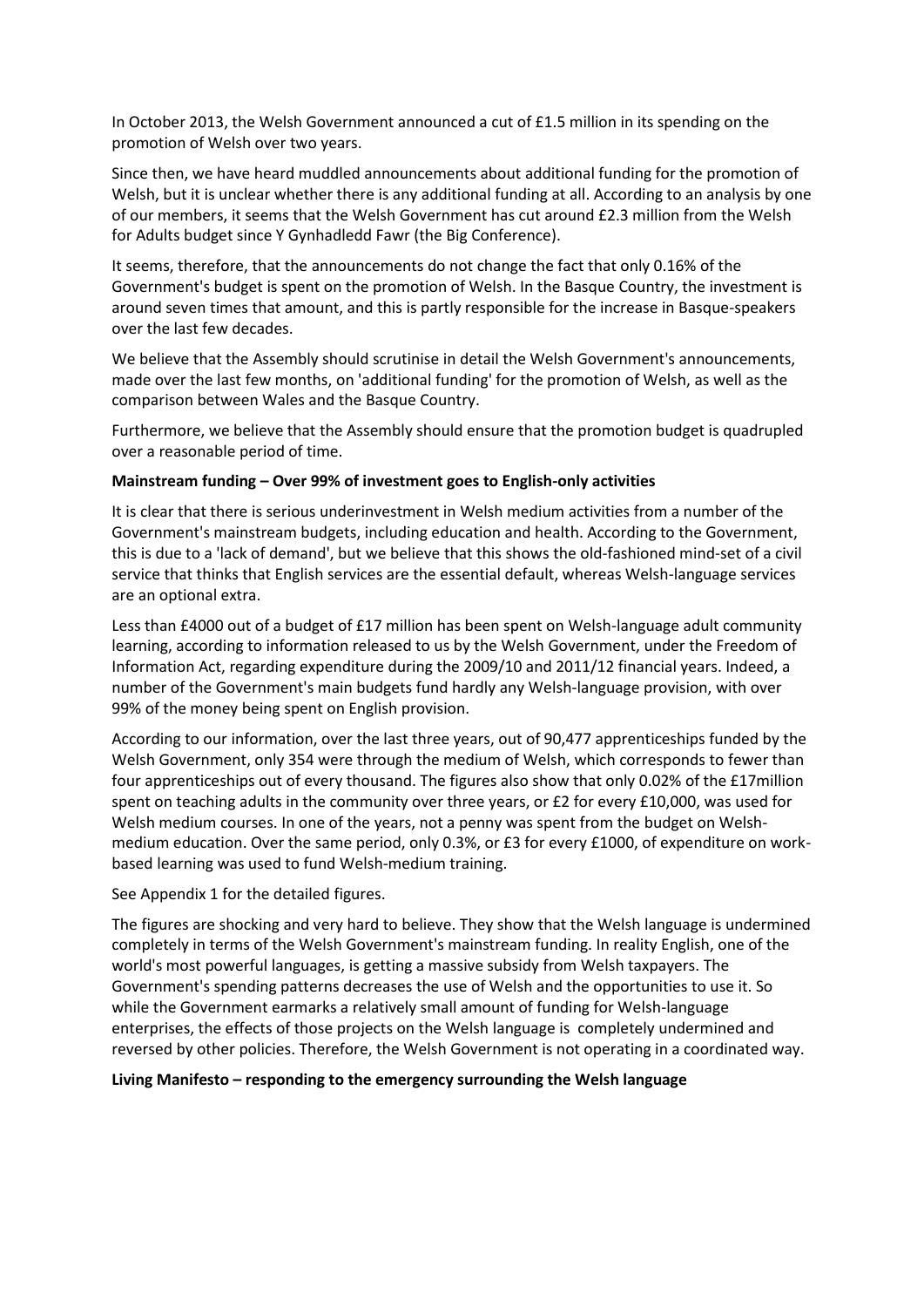In December 2012, following the grave announcement of the Census results, we published our Living Manifesto which called for two financial changes, along with tens of other recommendations, in order to ensure the growth of the language:

*"There should be a complete review of the whole expenditure of government, by an independent body such as the Welsh Language Commissioner, and an assessment of the relationship between that expenditure and the Welsh language – measuring the linguistic footprint of the expenditure."* 

*"Considering the growth seen in the number of Basque speakers in censuses since 1991, the resources given to promote the Welsh language should be increased to the levels in that country, which means quadrupling the current expenditure in Wales."* 

#### **The civil service's failure to achieve**

In a meeting with the First Minister in February 2013, he agreed to conduct the review referred to above which we requested in our Living Manifesto. Since then we have seen procrastination by the civil service, which has created a great deal of paperwork, but is yet to publish any assessment.

After 18 months of waiting for the assessment to be published, and many promises, we wrote again to the First Minister, asking:

*In a meeting with us on 6 February 2013, you told us that your Government would conduct an assessment of the impact on the Welsh language of every penny spent by the Welsh Government across all departments. When will this assessment be published?"* [Translation of the letter from Cymdeithas yr Iaith]

We received a response stating that an assessment of the impact of budget changes on the Welsh language and other equalities was to be published, along with an Expenditure Outcome Analysis, a completely new exercise for 2014, which asked departments to identify the main expenditure programmes in their areas involving the Welsh language. No comprehensive assessment would be published, and the response stated:

*"...I am sure that you will see that there will be no 'publication' as a result of this work, but rather, it is the organisation's budgeting process... Progress has been made and considerable work has been completed over the last year..."* [translation of the Government's response]

Therefore, rather than a comprehensive assessment, we received a form that will be used by civil servants to make financial decisions. Therefore, by means of just a few freedom of information requests, we have succeeded in publishing more than the civil service in 19 months.

We have identified many areas of underinvestment, and we call on the Welsh Government to tackle these by increasing the percentage of funds that go towards Welsh-medium activities.

The Welsh Language Commissioner should also publish a comprehensive assessment of the impact on the Welsh language of the Welsh Government's entire expenditure across all departments.

#### **Ignoring Y Gynhadledd Fawr – the Government ignoring its own consultation**

When the First Minister announced his intention to hold a consultation on the state of the language, we welcomed the enterprise, expecting that it would lead to objective conclusions that would be acted upon. However this has not been the case.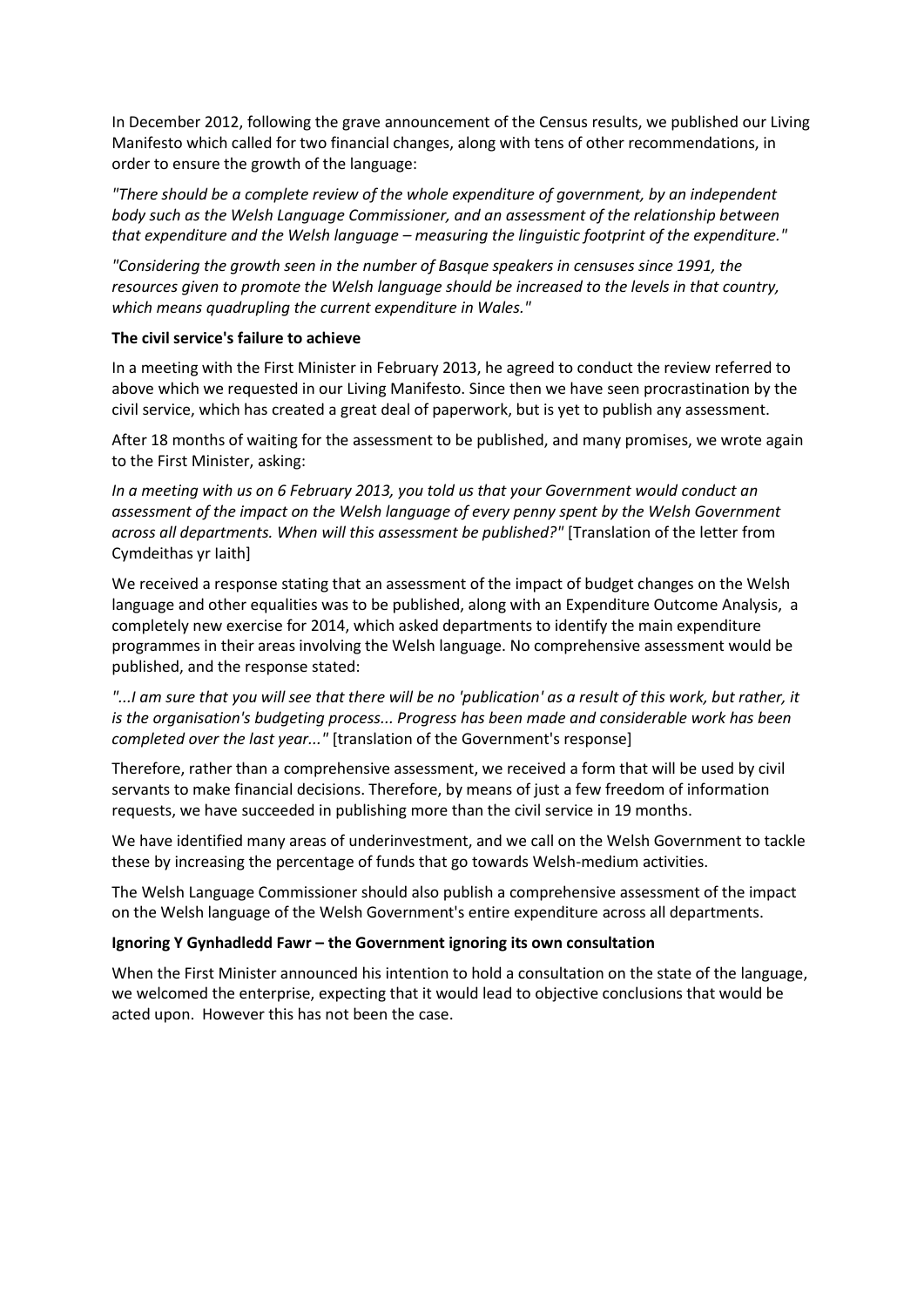According to the report on the conclusions of Y Gynhadledd Fawr:  $^1$ 

"One general and absolutely vital theme that emerged from contributions Iwas the need for the Government] *to increase its financial investment in the Welsh language in order to ensure effective action."* Page 8, A living language: have your say, July 2013

Instead, we have seen cuts to the budget for the promotion of Welsh and little action regarding the Government's mainstream budgets.

#### **Danger to the independence of the Welsh Language Commissioner**

We are very worried about the Welsh Government's financial power over the Welsh Language Commissioner, a body which is responsible by statute, in line with the Welsh Language (Wales) Measure 2011, for managing the Welsh Government and its compliance with language duties.

It is not possible for the Commissioner to act objectively and entirely independently. Will the Commissioner be able to side with the public's language rights against a Government which cut its expenditure last year, and could continue to make further cuts at any time? The situation of the Welsh Language Commissioner is different from that of many of the other Commissioners. She has far stronger statutory powers because of the failure by many organisations to comply with their duties for decades.

There was a cut of 10% to the Commissioner's budget in 2014-2015. We understand that the Government is considering further cuts to the budget for next year. In a letter from the Deputy Director for the Welsh Language to the Commissioner in January 2014, confirming the cut, it says: *"The Welsh Government will ask for regular discussions regarding the budget with the Welsh Language Commissioner in future."*

During the period of passing the Welsh Language Measure 2011, we argued that the Commissioner's budget should be approached in the same way as the Auditor General's, a body which receives money directly from the Welsh block grant. We believe that the Assembly should legislate in order to implement the same system for the Welsh Language Commissioner in light of the very unfortunate experience in past years.

#### **Conclusions:**

Therefore, we believe that:

- the budget for the promotion of Welsh should be quadrupled to bring it closer to the levels of investment in the Basque Country;

- a longer-term budget for the Welsh language should be set out to make it possible to plan sensibly for the growth of the language;

- the Welsh Language Commissioner should be commissioned to publish a comprehensive review of the impact on the Welsh language of the Welsh Government's entire expenditure across all departments, and, having published the assessment, the Assembly should act on changes to the budget in order to ensure that a fair proportion of the Government's mainstream budgets are invested in the Welsh language;

- legislation should be introduced to ensure a fixed budget and an independent flow of funding for the Welsh Language Commissioner in order to protect the independence of the role.

#### Cymdeithas yr Iaith Gymraeg

**.** 

<sup>1</sup> http://wales.gov.uk/docs/dcells/publications/131022-a-living-language-have-your-say-en.pdf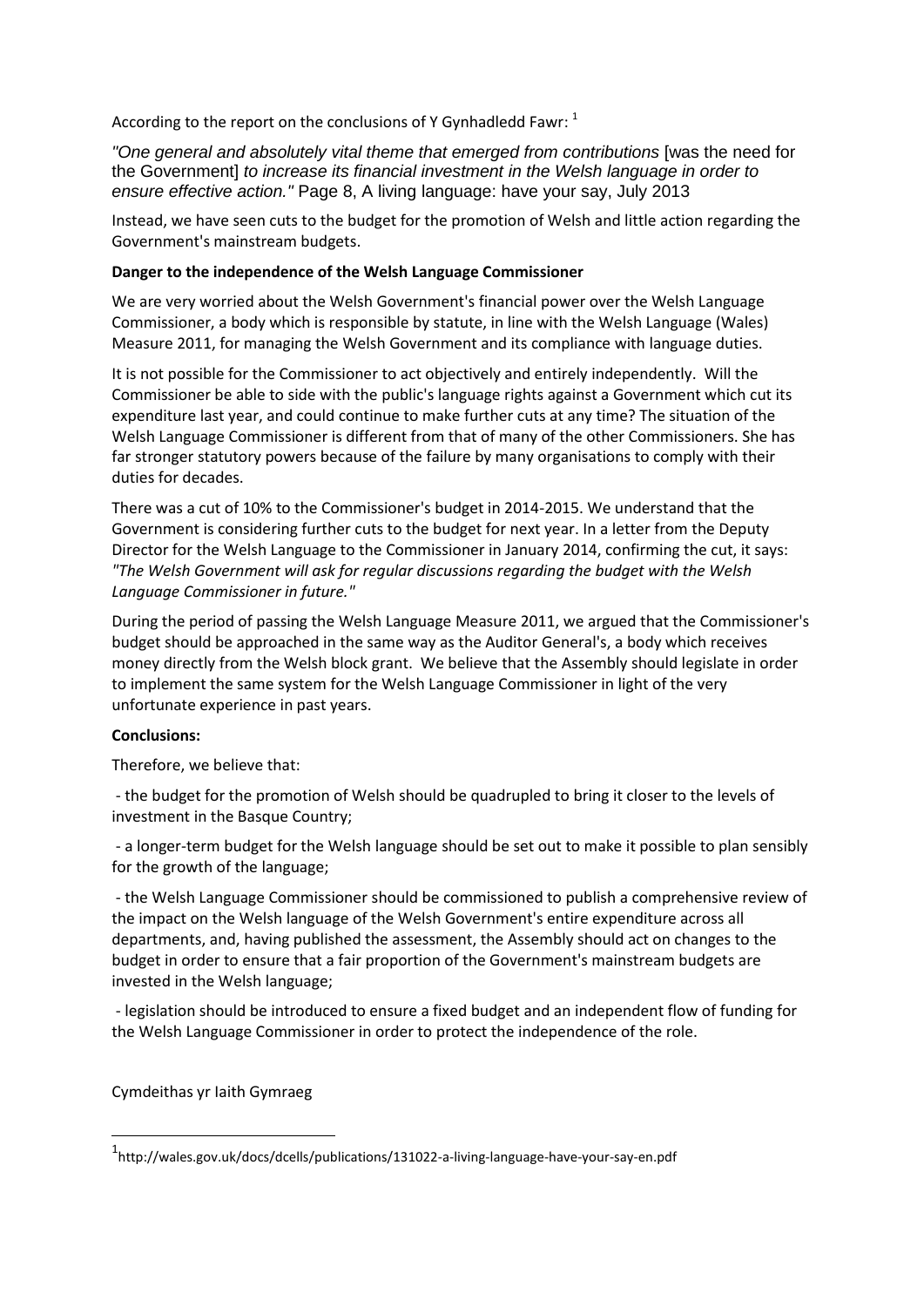#### September 2014

#### **Appendix 1 – Examples of negative impacts on the Welsh language within mainstream expenditure**

(a) The total expenditure calculated for the work-based learning activities provided through the medium of English, Welsh and bilingually, in the period from 2009/10 to 2011/12 is shown below:

| Contract year | Total<br>expenditure on<br>all work-based<br>learning<br>programmes | Expenditure<br>calculated for<br>all work-based<br>learning<br>activities<br>provided<br>through the<br>medium of<br>English | Expenditure<br>calculated for<br>all work-based<br>learning<br>activities<br>provided<br>through the<br>medium of<br>Welsh | Expenditure<br>calculated for<br>all work-based<br>learning<br>activities<br>provided<br>bilingually |
|---------------|---------------------------------------------------------------------|------------------------------------------------------------------------------------------------------------------------------|----------------------------------------------------------------------------------------------------------------------------|------------------------------------------------------------------------------------------------------|
| 2009/10       | £119,579,654.<br>00                                                 | £116,694,350.<br>71                                                                                                          | £188,925.32                                                                                                                | £2,696,377.97                                                                                        |
| 2010/11       | £115,545,759.<br>00                                                 | £111,387,106.<br>65                                                                                                          | £117,708.31                                                                                                                | £4,040,944.04                                                                                        |
| 2011/12       | £109,373,427.<br>00                                                 | £105,413,959.<br>26                                                                                                          | £412,196.21                                                                                                                | £3,547,271.53                                                                                        |

(b) The following table shows the total expenditure calculated for adult community learning activities provided through the medium of English, Welsh and bilingually, in the period from 2009/10 to 2011/12:

| Contract year | Total<br>expenditure<br>on adult<br>community<br>learning<br>activities | Total<br>expenditure<br>calculated for<br>adult<br>community<br>learning<br>activities<br>provided<br>through the<br>medium of<br>English | Total<br>expenditure<br>calculated for<br>adult<br>community<br>learning<br>activities<br>provided<br>through the<br>medium of<br>Welsh | Total<br>expenditure<br>calculated for<br>adult<br>community<br>learning<br>activities<br>provided<br>bilingually |
|---------------|-------------------------------------------------------------------------|-------------------------------------------------------------------------------------------------------------------------------------------|-----------------------------------------------------------------------------------------------------------------------------------------|-------------------------------------------------------------------------------------------------------------------|
| 2009/10       | £5,684,838.00                                                           | £5,683,894.34                                                                                                                             | £943.66                                                                                                                                 | £0.00                                                                                                             |
| 2010/11       | £5,497,838.00                                                           | £5,492,697.56                                                                                                                             | £0.00                                                                                                                                   | £5,140.44                                                                                                         |
| 2011/12       | £5,684,838.00                                                           | £5,680,558.24                                                                                                                             | £2,743.94                                                                                                                               | £1,535.82                                                                                                         |

(c) The total expenditure calculated for work-based learning apprenticeship programmes provided through the medium of English, Welsh and bilingually, in the period from 2009/10 to 2011/12 is shown below:

| Contract year | Total<br>expenditure<br>on<br>apprenticeshi<br>ps | Total<br>expenditure<br>on<br>apprenticeshi<br>ps provided<br>through the<br>medium of | Total<br>expenditure<br>on<br>apprenticeshi<br>ps provided<br>through the<br>medium of | Total<br>expenditure<br>on<br>apprenticeshi<br>ps provided<br>bilingually |
|---------------|---------------------------------------------------|----------------------------------------------------------------------------------------|----------------------------------------------------------------------------------------|---------------------------------------------------------------------------|
|               |                                                   | English                                                                                | Welsh                                                                                  |                                                                           |